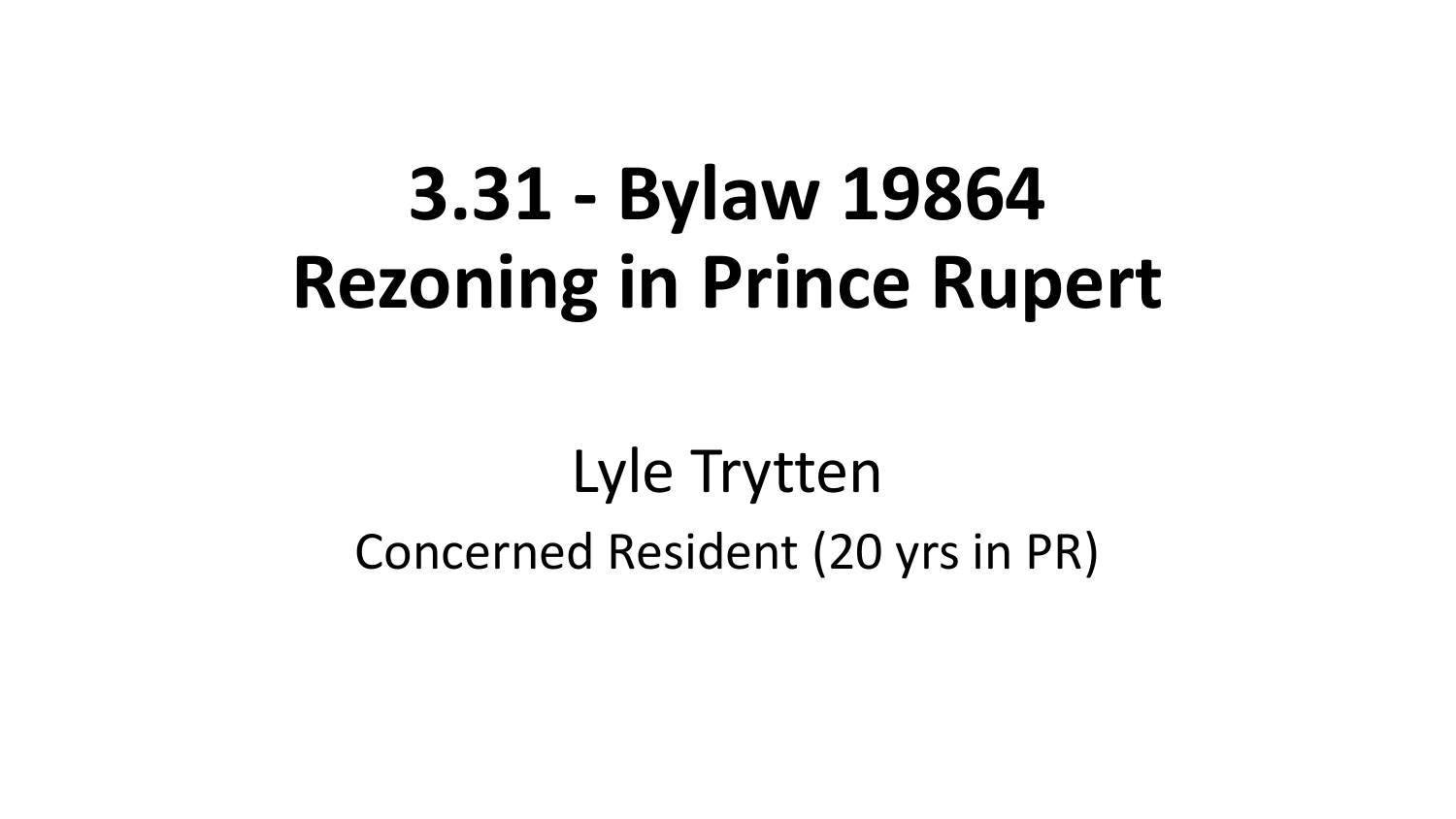# **What is the Ultimate Plan?**

- •Understand densification can make a better city – but not always a better neighbourhood
- •No final plan available for traffic study, only size
- Commercial, or more residential units more traffic
- Significant shading to the north, exceeding 111A Ave
- Traffic concerns alleys + service road

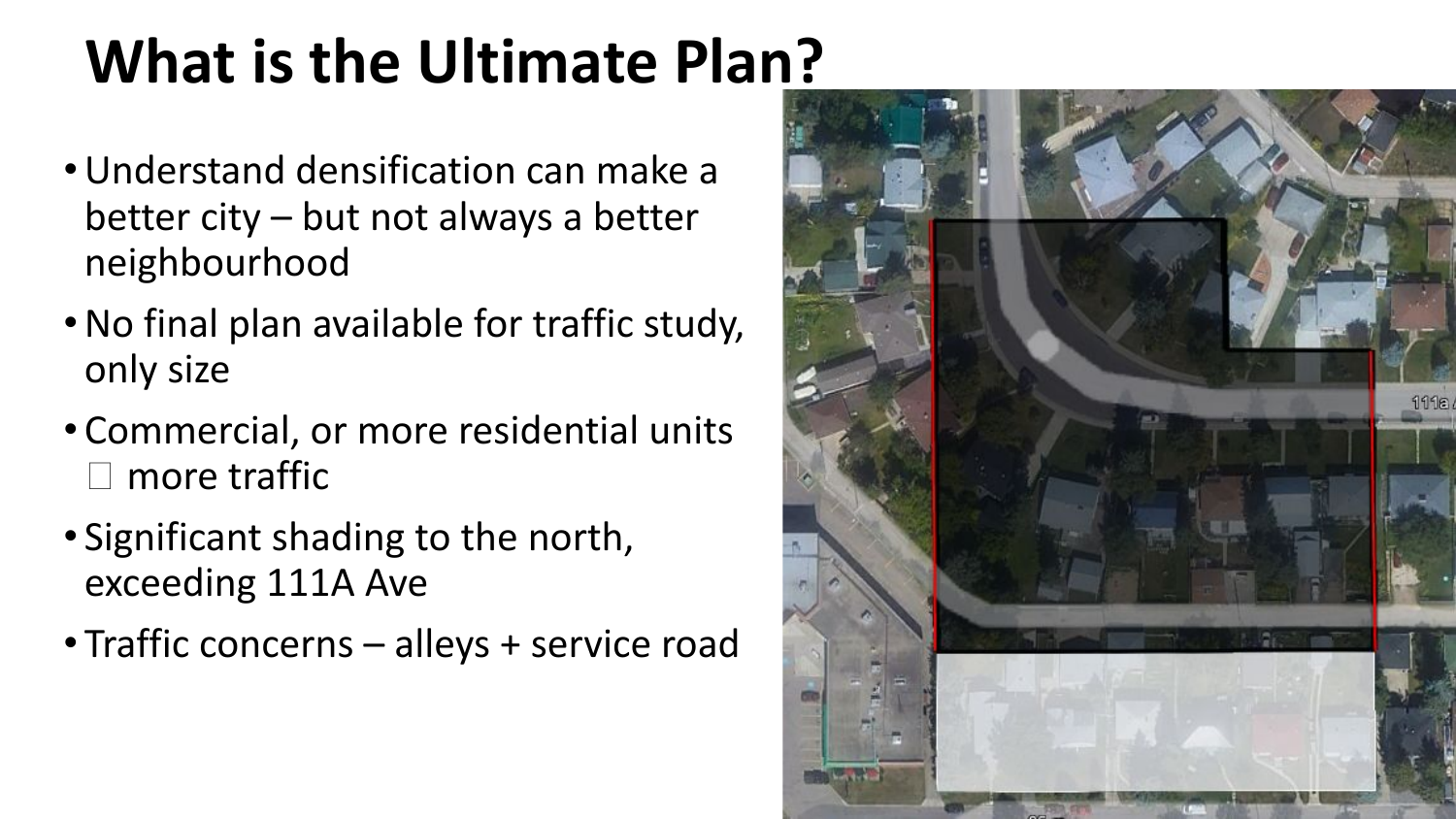# **Traffic Impact Study - Alley**

- Parkade access from alley **ONLY**
- Study assumes **ALL** traffic will use the alley to the East
- Expect heavy increase in vehicle traffic in study area
	- **• 10X existing traffic** (Table 4.1)
	- 15 residences east of development, some are multi-suite
	- Expect passing by using residential driveways **10X traffic trespass to residents**
- **•ASSUMED alley capacity equal to residential roads Basis??**
- **•Deemed appropriate load at 80% of road capacity (Basis??)**
- **•What other residential alleys have >750 vehicles/day use??**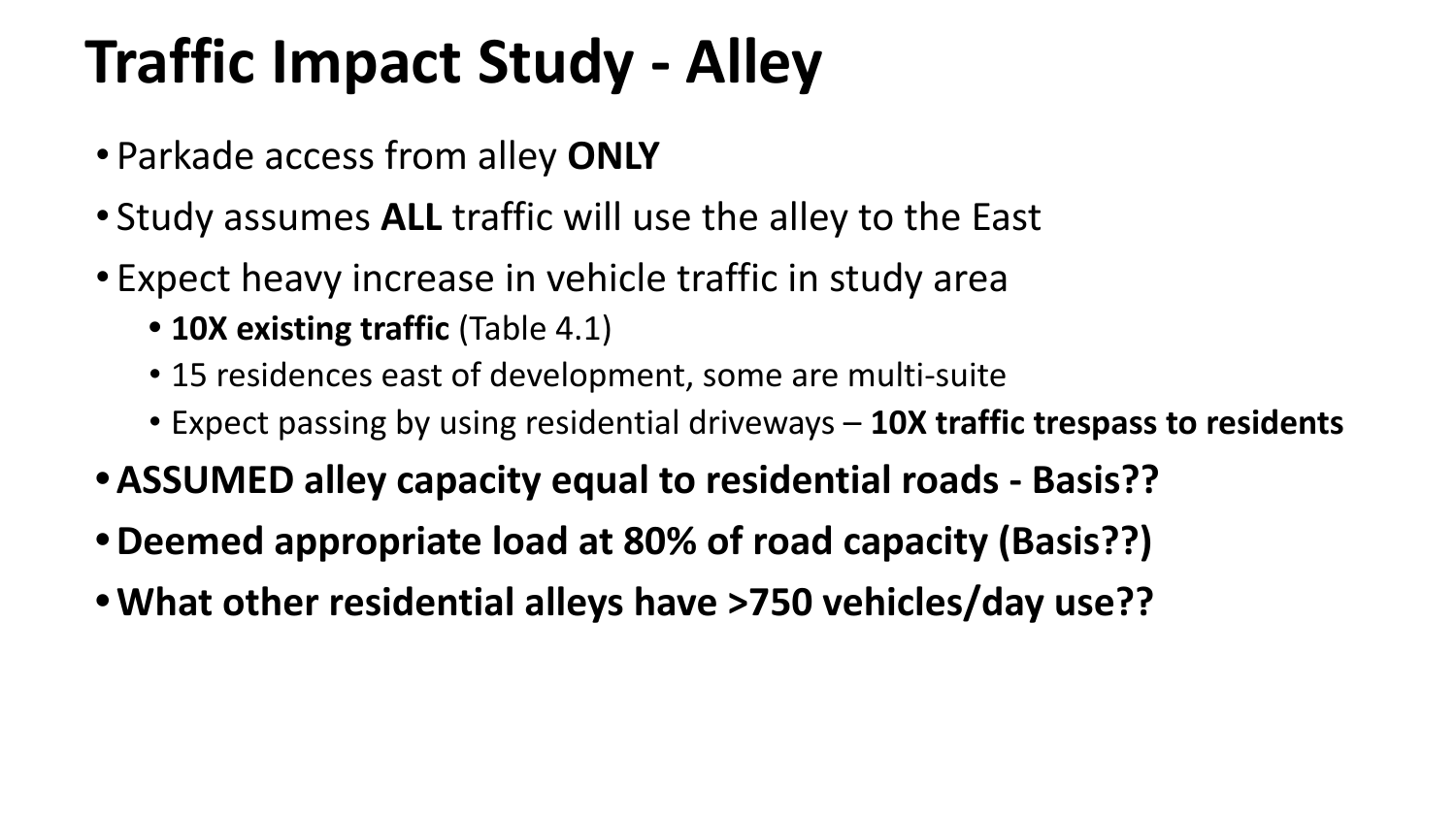### **Study Traffic Routing and Impact - 800 veh/d**

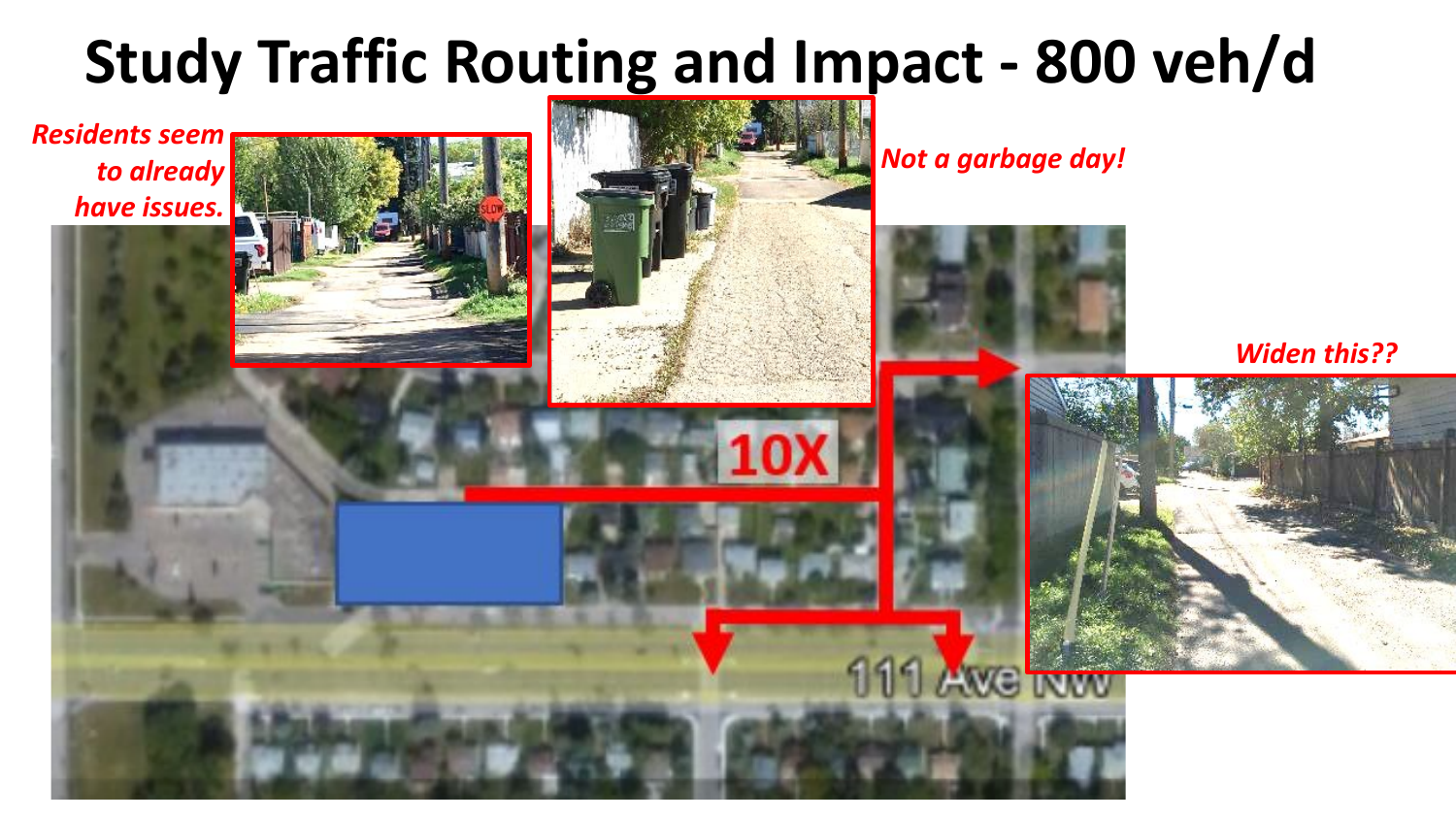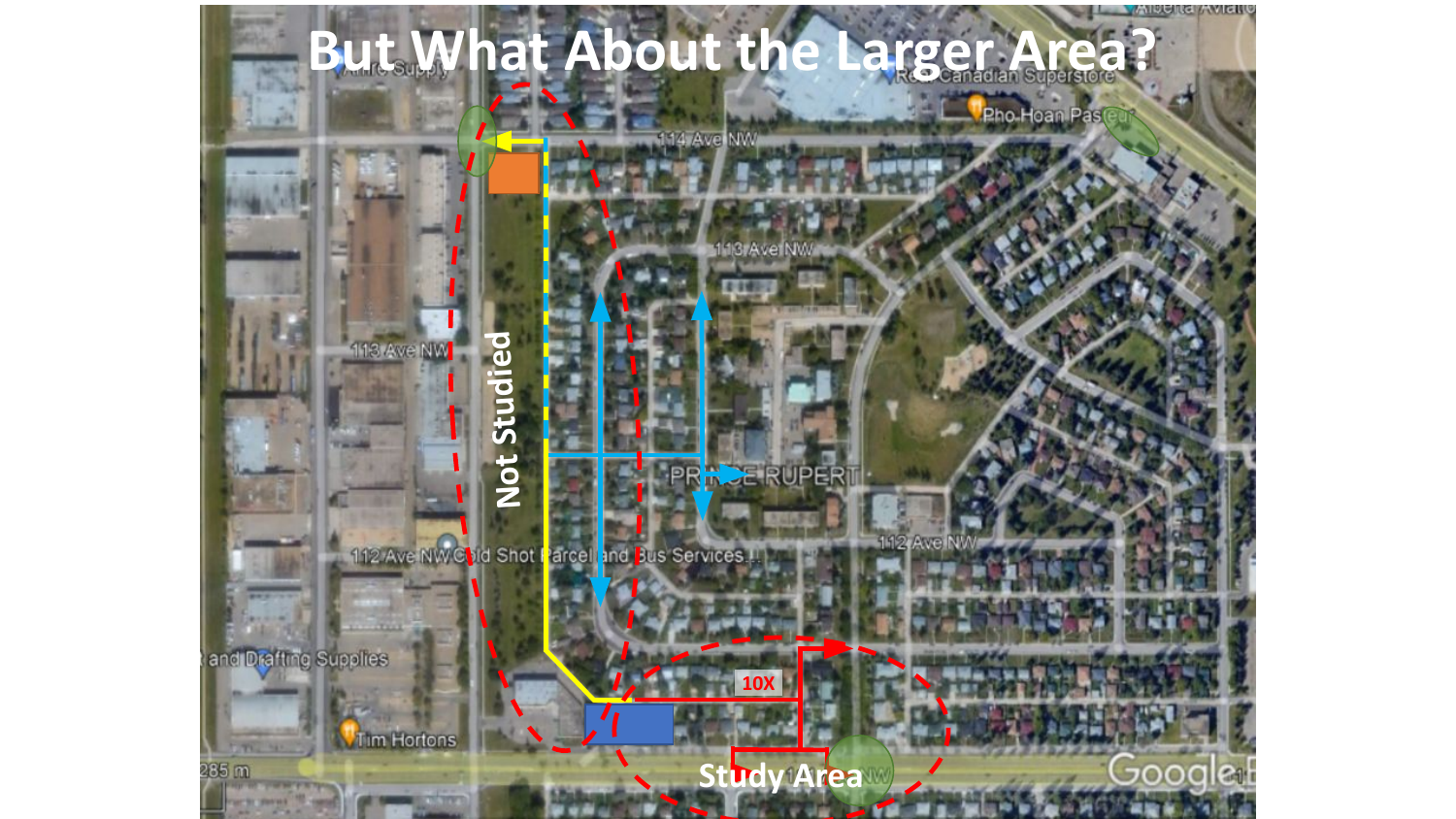# **Traffic Impacts - Alleys**

#### **•Is the study deficient?**

- Did not analyze the 500 m N/S alley along 119 St
	- **• Easy access** to 119 St, 118 Ave, Yellowhead
	- North half of alley is **heavily used as cut-through**
- Drivers already use off-leash area and driveways for passing maneuvers
- **• Safety concerns**
	- **• Blind corners** (south end), 21 residents
	- Multiple **garages proximate to alley**, more expected
	- **• Off-leash dog and recreation area**
- •New commercial development under construction at north end has restricted sightlines, will increase street parking



*Blind corner - SW*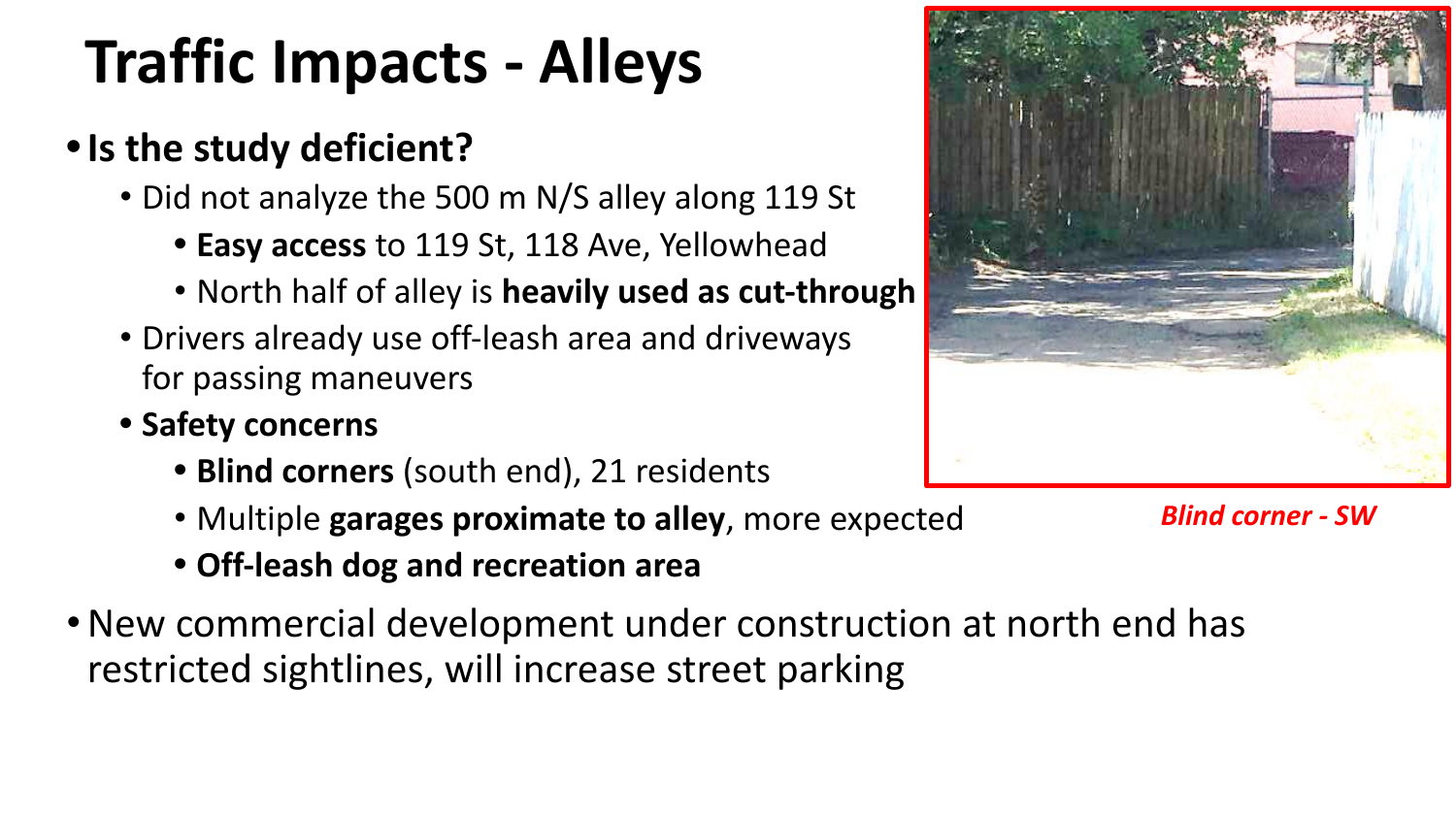## **Stantec Recommended Actions**

#### **• Pave the E/W alley to full width "where possible"**

- Except for the intervening power poles which run every 100' plus anchors in the alleyway?
- Winter clearing of full width? **Snow removal?**
- **• Financing** repaving the alley?
	- Alley is in poor shape, but expansion is only needed to accommodate this development.
	- Will current residents be burdened?







#### *Widen these?*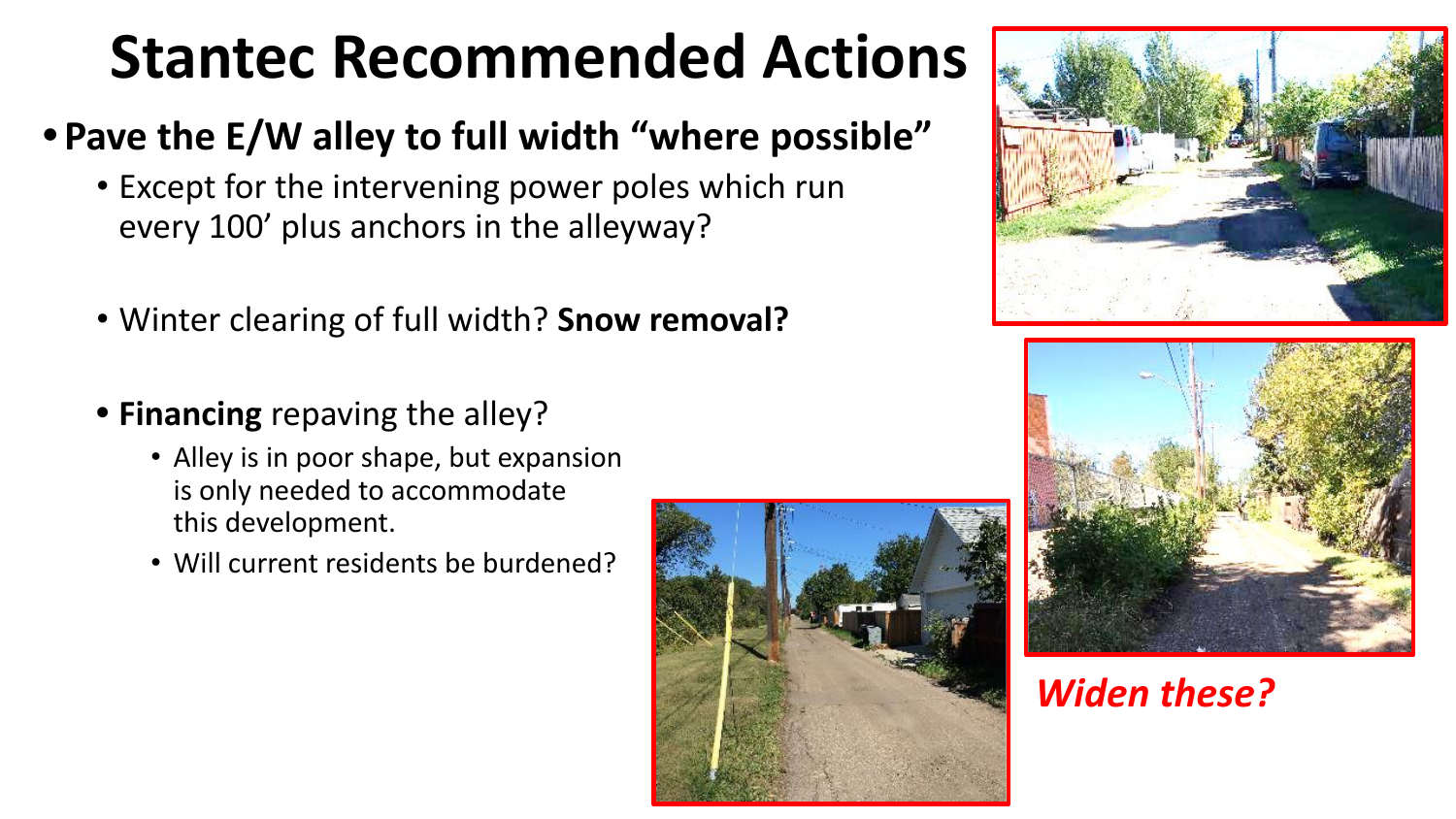# **Suggestions**

#### **• Reduce density**

- **Already 16x3-storey** apartments in PR, 1x4-storey with no residents to north and street access to parking
- Will reduce traffic **and** shading concerns

#### • Provide **alternate parkade access**

- South end of alley access to 119 street
- Direct access to Service Road (easiest route to 111 Ave WB, 119 street)
- Locate tall redevelopments on **south side** of major avenues
	- Eliminate resident shading concerns